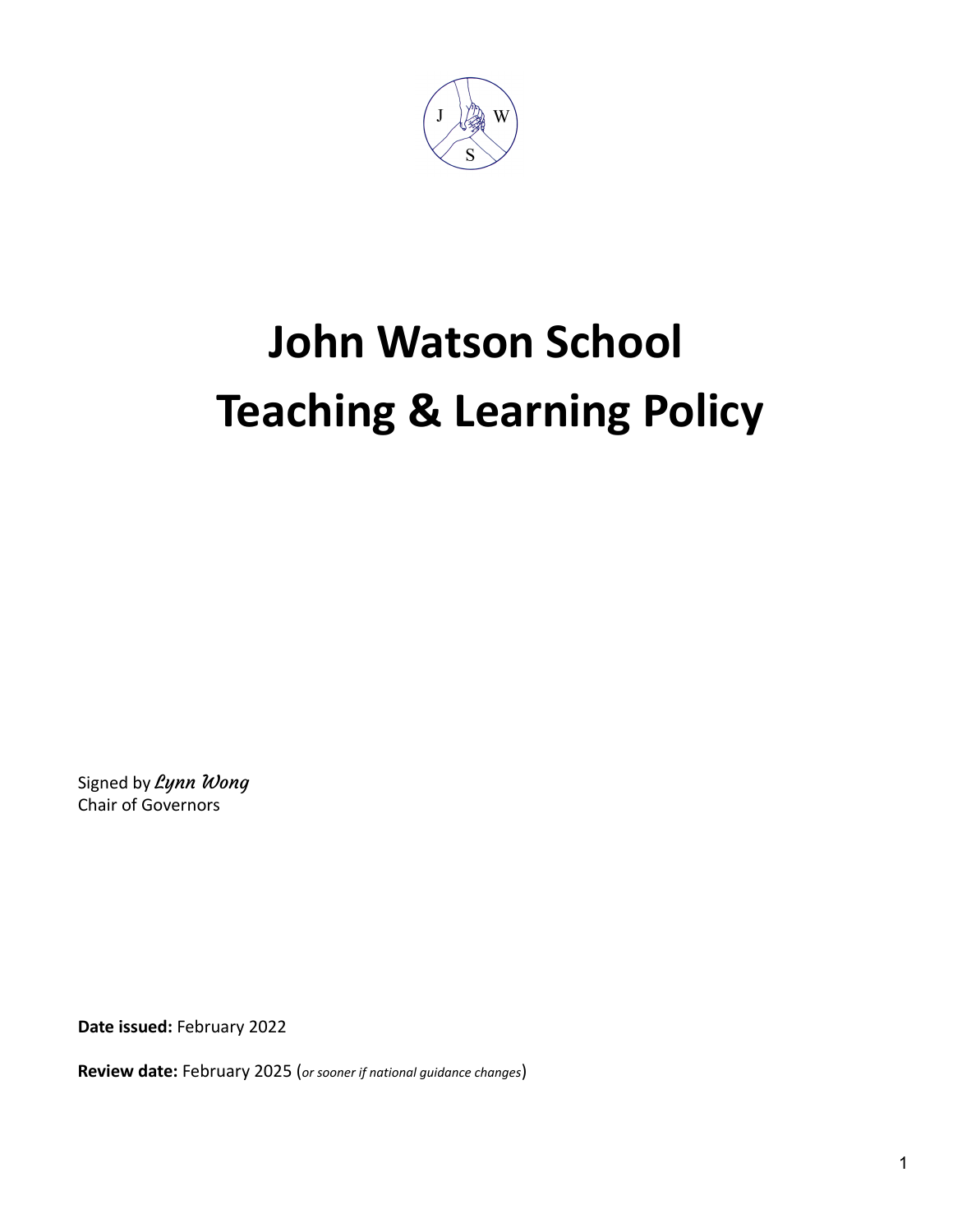# **1. Introduction and aims of this policy**

At John Watson School we strive to enable our pupils to be resilient, resourceful, responsible learners who have the confidence, skills and attitudes to be successful life-long achievers. Through this policy, we aim to promote best practices and to establish consistency across the whole school. For those in our early years, we also have a separate document outlining how we deliver the Early Years Foundation Stage (EYFS Policy JWS [January](https://docs.google.com/document/d/1EH-Ktjrv5QhrxxNEoIJlgtuOdh5ghq3SANmToSCfMhI/edit) 2022). Our core values and curriculum underpin all teaching and learning and seek to prepare our pupils for life. *Our core values are*

| <b>S</b> afety | <b>Learning</b> | Independence | Communication | Engagement |
|----------------|-----------------|--------------|---------------|------------|
|                |                 |              |               |            |

# **2. Pedagogy**

John Watson School serves a diverse range of pupils with differing strengths, needs and abilities. We take great care in focusing on *how we teach* (the pedagogy). Our curriculum has a Pathway Approach, where pupils follow either the Fundamental, Enhanced or Generalised Pathways or a combination of these according to their individual needs. Please see *6.3 Plan and Teach - Curriculum* for more information.

*Learners with profound and multiple learning difficulties (PMLD)* may have complex learning needs and other significant difficulties, such as physical disabilities, sensory impairment or a severe medical condition. *These learners require a high level of adult support for their learning needs and a pedagogy that:*

- takes account of preferred sensory and learning channels and ways of processing information
- focuses on early communication, cognitive and sensory skills that are the foundation to all future learning and crucial to an improved quality of life
- supports emotional well-being sustained by interactive approaches where learning is contingent on good personal relationships, repetition, familiarity, predictability and sensitivity to feedback from the learner.

*Learners with moderate learning difficulties (MLD) and severe learning difficulties (SLD)* require many of the same teaching principles and strategies relevant to all learners, although more intensive and explicit teaching is required. *Careful consideration and expansion of a range of teaching adaptations may be required including:*

- more examples and modelling to learn concepts
- more explicit teaching of learning strategies and reinforcement of them, such as a kinaesthetic approach
- adequate take-up time, to support processing needs
- more checking for preparedness for the next stage of learning
- more practice to achieve mastery
- more opportunities to generalise knowledge in a range of contexts.

*Learners on the autism spectrum* can present with differences in learning needs, due to their social and communication development and sensory differences, which may create high levels of anxiety that may cause behaviour that challenges.

*The components of effective pedagogy for autistic pupils include:*

- introduction of unfamiliar tasks in a familiar environment whenever possible
- curriculum access supported through the use of visual, experiential and concrete learning approaches
- use of concrete examples and hands-on activities when teaching abstract ideas and conceptual thinking
- use of organisation aids and visual supports a Total Communication approach, such as the use of a class visual timetable and Now / Next prompts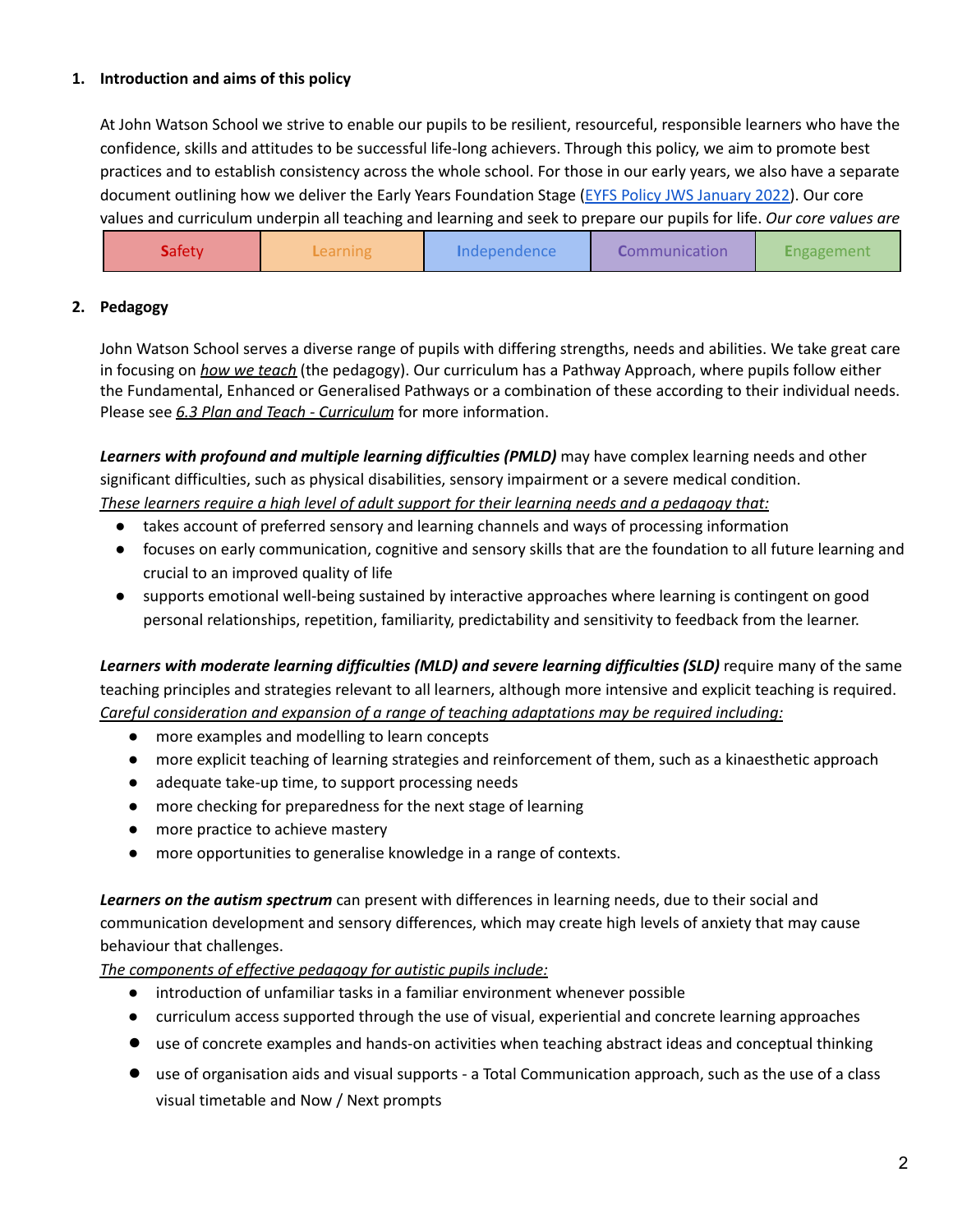- programmes based on individualised assessment, built around the functional level of each pupil with intervention drawing on existing skills and interests
- appropriate expectations with an emphasis on the development of skills independent of direct adult cueing and prompting

# **3. The supportive learning environment**

Teachers are responsible for providing a caring, supportive and stimulating learning environment in which all children are helped to reach their emotional and academic potential. Children learn best when they feel safe to take on challenges, are interested and motivated and feel valued.

# **The Physical Environment**

There are positive effects on standards and motivation of pupils associated with the physical environment. Factors include the use of displays, music, the use of resources including ICT, the consideration of pupil groupings in the physical layout of the room. Teachers are responsible for ensuring classrooms are an safe, stimulating and welcoming place to be by:

- Arranging furniture and space to create a safe
- flexible learning environment
- wall display, themed book corner or role play area (where and when relevant)
- Making sure the equipment is labelled and accessible to promote independent learning in line with a total communication environment
- Creating a space for each student; organised to ensure easy access that supports the pedagogy most suited to the pupils' needs *(See above point 2 Pedagogy)*
- Using music to 'set the scene'
- Teaching, and expecting, children to respect and care for their environment
- Ensuring classrooms are inviting and all areas are clear and clutter free
- Clearing up at the end of sessions, with materials and equipment returned to their correct locations

# **Classroom organisation**

We recognise that the classroom ethos has an impact on the quality of teaching, pupils' behaviour and ability to self-regulate. All teachers are expected to:

- maintain a safe working environment which supports and encourages positive behaviour for learning and promotes communication and social skills
- establish clear routines that are followed consistently
- value all pupils, irrespective of ability, race, gender, age or achievement
- encourage pupils' self-esteem by recognising, praising and rewarding positive achievements.

# **Timetables**

Each class has an individual timetable, that is in line with their Key Stage. These are shared with pupils, parents and carers in a pupil friendly format, using symbols. Class timetables may also include the use of photographs and/or objects of reference. Timetables refer to all learning areas, according to EHCPs and our Individual Learning Plans

# **Displays**

We use class displays in order to: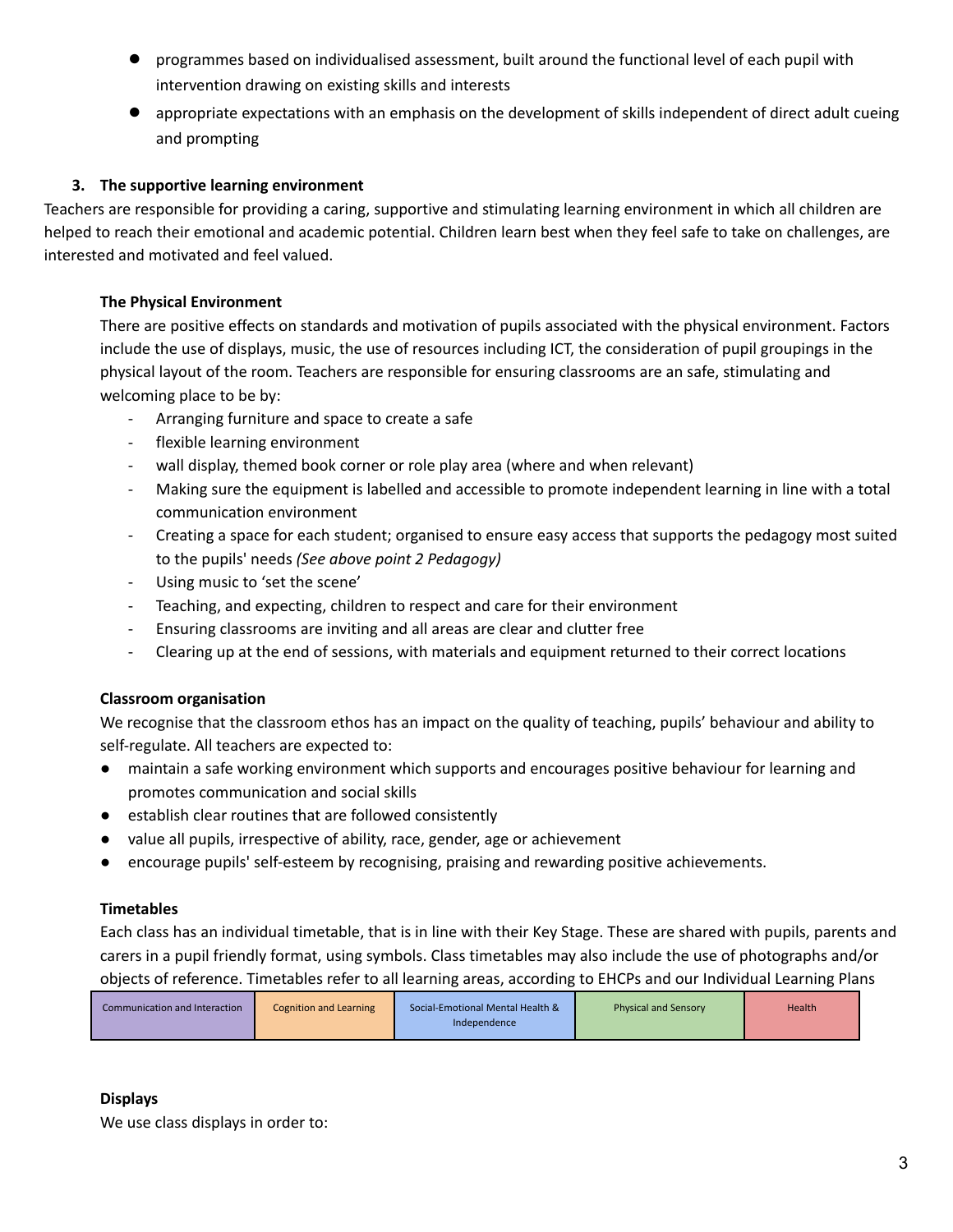- create a calm but stimulating and purposeful environment using pastel colours that do not over stimulate pupils' sensory sensitivities
- help pupils learn
- set high standards for pupil achievement, celebrated through the use of a SLICE display and photographs to create a climate where pupils' work, achievement and practice is valued
- Each class also has easy access to whole school systems: Planning, Phase Running Records, Timetables, Risk Assessments, Known Risks, Pupil Emergency Evacuation Plans (PEEPs), Positive Handling Plans (PHPs) and Behaviour Risk Assessments (BRAs)
- In addition, displays include there is safeguarding and fire evacuation information.

## **4. Planning and the John Watson School Curriculum**

## **Plan - Do - Review Model**

We follow a Plan - Do - Review Model as set out below. Our bespoke curriculum ensures that each pupil is learning skills and knowledge relevant to them. All Education, Health and Care Plan (EHCP) targets are agreed upon by parents/carers, teachers and professionals during Annual Review meetings.



#### **Planning**

We have the following in place to enhance engagement and support Individual Education Plan / EHCP targets: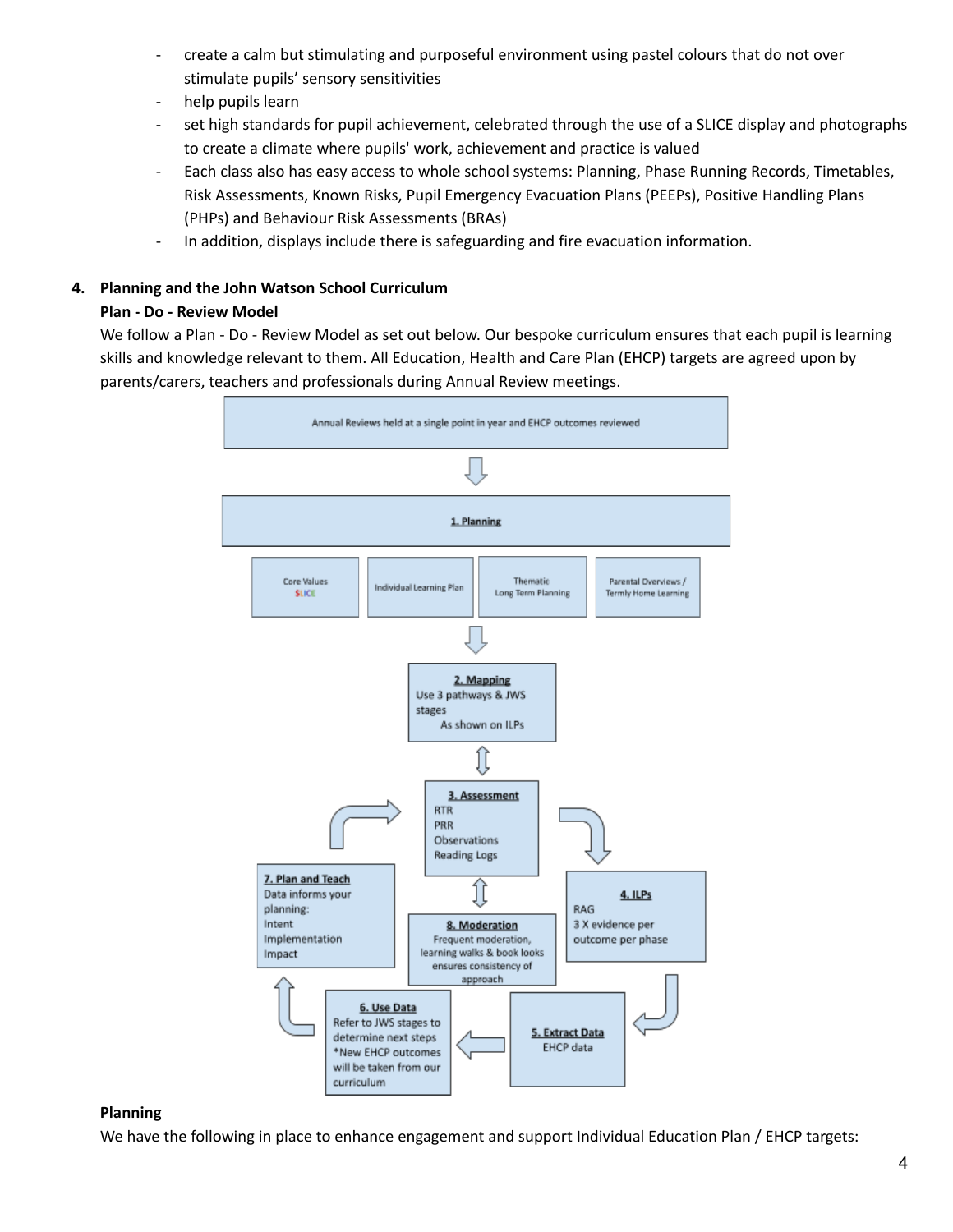- A 2-year Key Stage rolling long term plan [Suggested](https://docs.google.com/document/d/1so8d_CQzao8Re2GgTso6wNA8l8OoAJcB3Fl63CWpCFc/edit) KS Long Term Plan
- Thematic Medium-term plan [Suggested](https://docs.google.com/document/d/1sAxjnaMHWT-a_LPcRU6ekyXXXL3Kfj7NR2QFkeQFZhI/edit) KS Long Term Thematic Planning
- Weekly plan (STP) (optional) dependent on Key Stage
- Home learning sent out at either the beginning or end of term/half term dependent on Key Stage (Sixth form weekly home learning)
- Class information document with all relevant pupil documents linked Class [Documents](https://docs.google.com/document/d/1VTNQbkQqkAZAOxmXSoIfv9FmjspCJH9iR9pW8eTb_8Y/edit) Template for [teachers](https://docs.google.com/document/d/1VTNQbkQqkAZAOxmXSoIfv9FmjspCJH9iR9pW8eTb_8Y/edit).
- Individual Learning Plan (ILP) with a baseline starting point (see below) JWS ILP [Template](https://docs.google.com/document/d/1DgJD5SuP5Y5NsF5fAUPUnNp8gASCywnlT4nhBZbix-A/edit) Oct 2021

# **Mapping**

Individual Learning Plan (ILP) with a baseline starting point (see below) JWS ILP [Template](https://docs.google.com/document/d/1DgJD5SuP5Y5NsF5fAUPUnNp8gASCywnlT4nhBZbix-A/edit) Oct 2021. Teachers moderate and map pupils on our Curriculum Pathways to show where they are, and their next steps. This process is internally moderated by ELT (Extended Leadership Team) and SLT (Senior Leadership Team).

The example below is at the top of pupil Individual Learning Plans and is highlighted by teachers to show their current Pathways.

| <b>Communication and</b><br><b>Interaction</b> | <b>Cognition and Learning</b> | <b>Social-Emotional Mental</b><br><b>Health &amp; Independence</b> | <b>Physical and Sensory</b> | <b>Health</b>              |
|------------------------------------------------|-------------------------------|--------------------------------------------------------------------|-----------------------------|----------------------------|
| <b>Fundamental Pathway</b>                     | <b>Fundamental Pathway</b>    | <b>Fundamental Pathway</b>                                         | <b>Fundamental Pathway</b>  | <b>Fundamental Pathway</b> |
| Stage J                                        | Stage J                       | Stage J                                                            | Stage J                     | Stage J                    |
| Stage W                                        | Stage W                       | Stage W                                                            | Stage W                     | Stage W                    |
| Stage S                                        | Stage S                       | Stage S                                                            | Stage S                     | Stage S                    |
|                                                | --------------                |                                                                    |                             |                            |
| <b>Enhanced Pathway</b>                        | <b>Enhanced Pathway</b>       | <b>Enhanced Pathway</b>                                            | <b>Enhanced Pathway</b>     | <b>Enhanced Pathway</b>    |
| Stage J                                        | Stage J                       | Stage J                                                            | Stage J                     | Stage J                    |
| Stage W                                        | Stage W                       | Stage W                                                            | Stage W                     | Stage W                    |
| Stage S                                        | Stage S                       | Stage S                                                            | Stage S                     | Stage S                    |
|                                                |                               |                                                                    |                             |                            |
| <b>Generalised Pathway</b>                     | <b>Generalised Pathway</b>    | <b>Generalised Pathway</b>                                         | <b>Generalised Pathway</b>  | <b>Generalised Pathway</b> |
| Stage J                                        | Stage J                       | Stage J                                                            | Stage J                     | Stage J                    |
| Stage W                                        | Stage W                       | Stage W                                                            | Stage W                     | Stage W                    |
| Stage S                                        | Stage S                       | Stage S                                                            | Stage S                     | Stage S                    |
|                                                |                               |                                                                    |                             |                            |

# **The JWS curriculum**

*Our curriculum has 3 Pathways:*

# **● Fundamental**

*The Fundamental Pathway has been developed with reference to the DfE Engagement model.*

- All pupils on the Fundamental Pathway are also working on their EHCP outcomes as outlined in their ILPs.
- We have 3 curriculum documents within this Pathway, supported by our vision of SLICE.
- We monitor Fundamental Pathway pupils in line with The [engagement](https://assets.publishing.service.gov.uk/government/uploads/system/uploads/attachment_data/file/903458/Engagement_Model_Guidance_2020.pdf) model (DfE).

# **● Enhanced**

*The Enhanced Pathway has been developed with reference to* the *National [Curriculum](https://www.gov.uk/government/publications/pre-key-stage-1-standards) (NC) Pre Key Stage 1 [standards](https://www.gov.uk/government/publications/pre-key-stage-1-standards).*

- All pupils on the Enhanced Pathway are also working on their EHCP outcomes as outlined in their ILP.

- We have 7 curriculum documents within this Pathway, supported by our core values of SLICE.

# **● Generalised**

The Generalised Pathway has been developed with reference to Pre Key Stage 2 [standards](https://www.gov.uk/government/publications/pre-key-stage-2-standards) and the NC Years 1 and 2.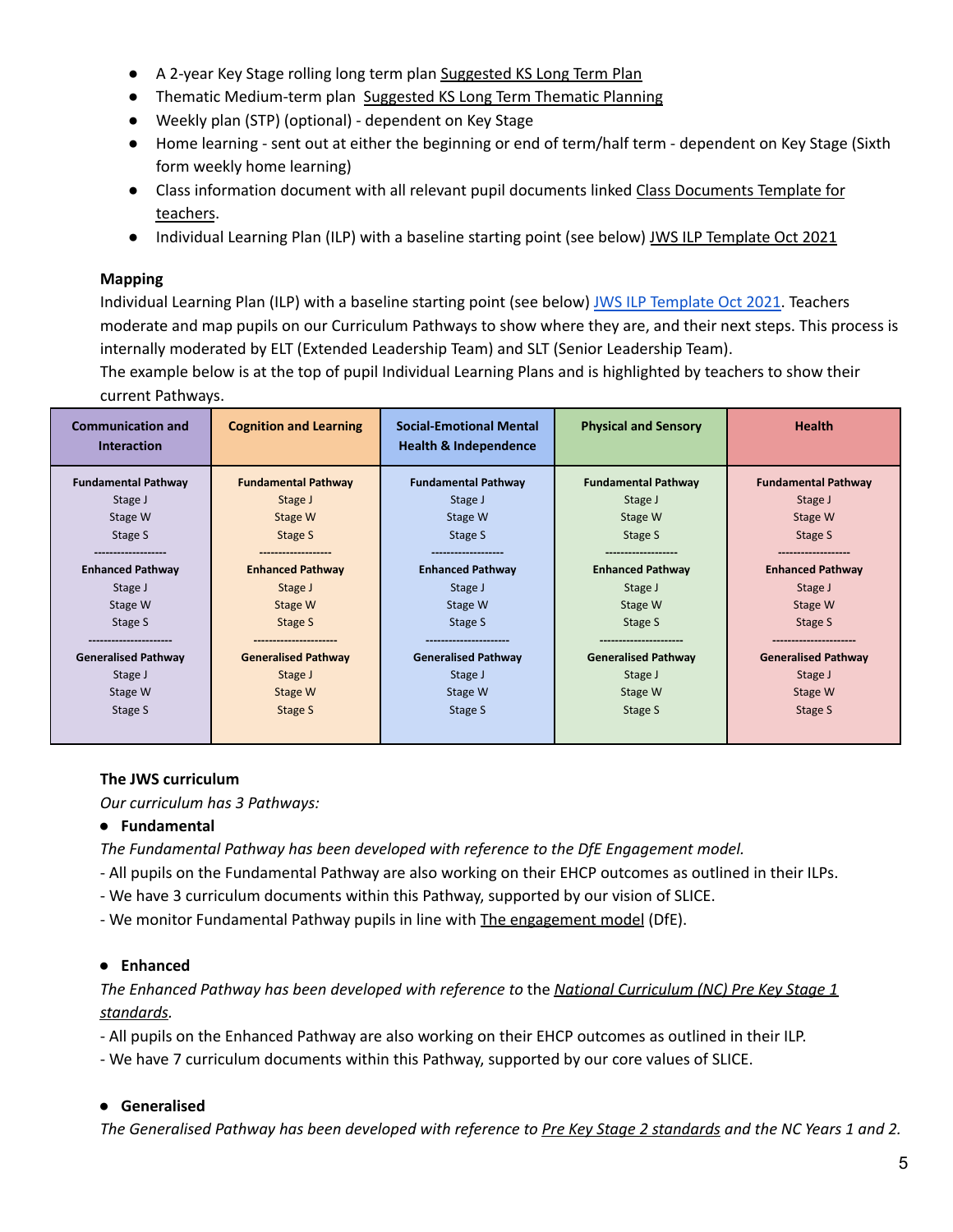- *-* All pupils on the Generalised Pathway are also working on their EHCP outcomes as outlined in their ILP.
- We have 3 curriculum documents within this Pathway, supported by our core values of SLICE.

| Pathway            | Link                                                                                                                                        | <b>Curriculum Enrichment Documents</b>                                                                                    |
|--------------------|---------------------------------------------------------------------------------------------------------------------------------------------|---------------------------------------------------------------------------------------------------------------------------|
| <b>Fundamental</b> | <b>JWS Fundamental Pathway Curriculum Document for Communication</b><br>★<br>and Interaction                                                | $\star$<br><b>JWS Curriculum document with</b><br>Intent. Implementation and Impact<br>for Music and Signing (MFL)        |
|                    | <b>JWS Fundamental Pathway Curriculum Document for Personal, Social</b><br>$\star$<br>and Emotional                                         | <b>JWS Curriculum document with</b><br>★<br>Intent, Implementation and Impact                                             |
|                    | <b>JWS Fundamental Pathway Curriculum Document for Physical and</b><br>*<br>Sensory                                                         | for Computing                                                                                                             |
| <b>Enhanced</b>    | <b>JWS Enhanced Pathway Curriculum Document for Communication</b><br>*<br>and Interaction                                                   | <b>JWS Curriculum document with</b><br>$\star$<br>Intent, Implementation and Impact<br>for Relationship and Sex Education |
|                    | <b>JWS Enhanced Pathway Curriculum Document for Reading and</b><br>★<br><b>Writing</b>                                                      | <b>JWS Curriculum document with</b><br>★<br>Intent. Implementation and Impact<br>for PSHE & Citizenship                   |
|                    | <b>JWS Enhanced Pathway Curriculum Document for Mathematics</b>                                                                             |                                                                                                                           |
|                    | <b>JWS Enhanced Pathway Curriculum Document for Careers</b>                                                                                 | <b>JWS Curriculum document with</b><br>*<br>Intent, Implementation and Impact                                             |
|                    | <b>JWS Enhanced Pathway Curriculum Document for Physical and</b><br>*<br><u>Sensory</u>                                                     | for Drama                                                                                                                 |
|                    | <b>JWS Enhanced Pathway Curriculum Document for Science</b><br>★                                                                            | <b>JWS Curriculum document with</b><br>*<br>Intent, Implementation and Impact<br>for Science                              |
| Generalised        | <b>JWS Generalised Pathway Curriculum Document for English Language</b><br>*<br><b>Comprehension, Reading and Writing Generalised Phase</b> | <b>JWS Curriculum document with</b><br>★                                                                                  |
|                    | <b>JWS Generalised Pathway Curriculum Document for Mathematics</b><br>★                                                                     | Intent, Implementation and Impact<br>for Humanities (Geography, History<br>and RE)                                        |
|                    | <b>JWS Generalised Pathway Curriculum Document for Careers</b>                                                                              | <b>JWS Curriculum Document with</b><br>*<br>Intent. Implementation and Impact<br>for Physical and Sensory                 |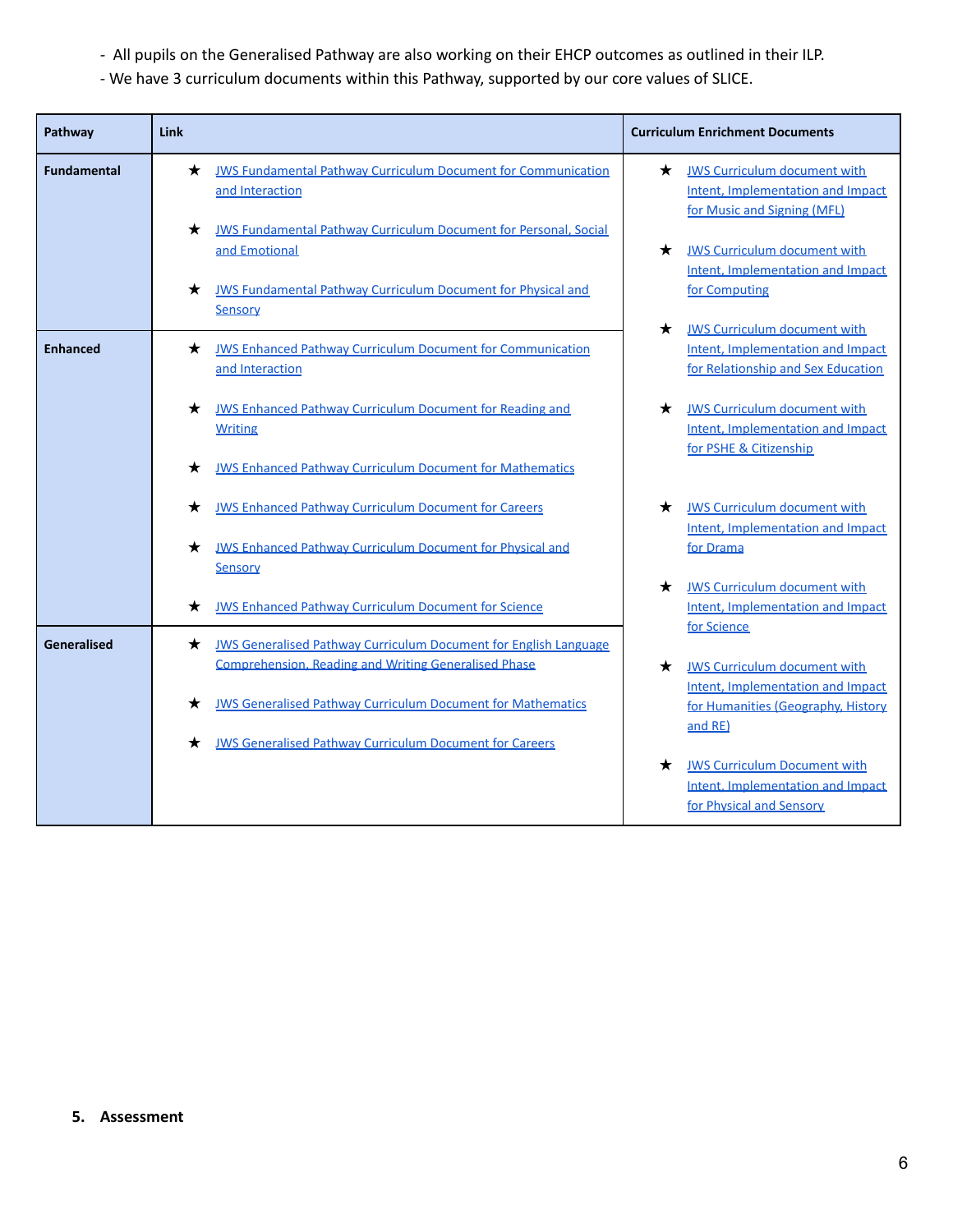Assessment lies at the heart of the process of promoting pupils' learning. It provides a framework within which educational objectives may be set and pupils' progress expressed and monitored. Assessment should be incorporated systematically into teaching strategies in order to diagnose any problems and chart progress. It helps the school to strengthen learning across the curriculum and helps teachers enhance their skills and judgements. Our assessment procedures are free from bias, stereotyping and generalisation in respect of gender, class, race and disability. We use a range of assessment tools to measure the impact of teaching on children's learning and progress. *Please see our separate Assessment Policy.*

Using the principles and processes of assessment, we aim to:

- *•* monitor progress and support learning
- recognise the achievements of pupils
- guide future planning, teaching and curriculum development
- inform parents and the wider community of pupil achievement
- provide information to ensure continuity when the pupil changes class
- comply with statutory requirements

Please refer to our Assessment Recording and Reporting Policy for more information **on Nationally Standardised Summative Assessments.**

JWS complies with all national standardised assessments. Given the nature of pupils' starting points, these assessments does not give leaders a clear and accurate picture as the **In-School Summative Assessments**. JWS reports and respond to national deadlines for assessments such as the Reception baseline assessment and reporting arrangements. Pupils in our Sixth Form take part in Asdan Accreditation courses. These courses are picked to support individual EHCP outcomes as well as pull in pupil interest.

# **Nationally Standardised Summative Assessments includes:**

- **Reception baseline assessment and reporting [arrangements](https://assets.publishing.service.gov.uk/government/uploads/system/uploads/attachment_data/file/1018000/Reception_baseline_assessment_and_reporting_arrangements_v3.pdf)** (May 2021)
- EYFS profile at the end of reception
- Phonics Screening (NCY1)
- Multiplication Tables Check (NCY4)
- National Curriculum test and teacher assessments at the end of KS1 (NCY2) and KS2 (NCY6)
- At JWS all pupils are working below the level of the test and therefore these Assessments are not undertaken.

# **6. Effective teaching and learning**

#### **Equal opportunities:**

The delivery and content of lessons should be sufficiently differentiated to ensure all pupils can access and achieve within the curriculum. Teachers must take into account pupils' starting points, Education Health and Care Plan outcomes, personal interests, and language need when planning and teaching lessons to ensure learning opportunities are provided which match pupils' ability and potential.

# **Teachers are responsible for:**

- Have high expectations of themselves, their class teams and the pupils they work with
- Know the pupils well and understand any factors that may affect their learning
- Have sound knowledge and understanding of the subject being taught and the curriculum
- Set appropriate tasks and challenges, in line with Individual Learning Plan targets and pupil interests
- Ensure that all learning is differentiated and following a pupil centred approach following our curriculum Pathways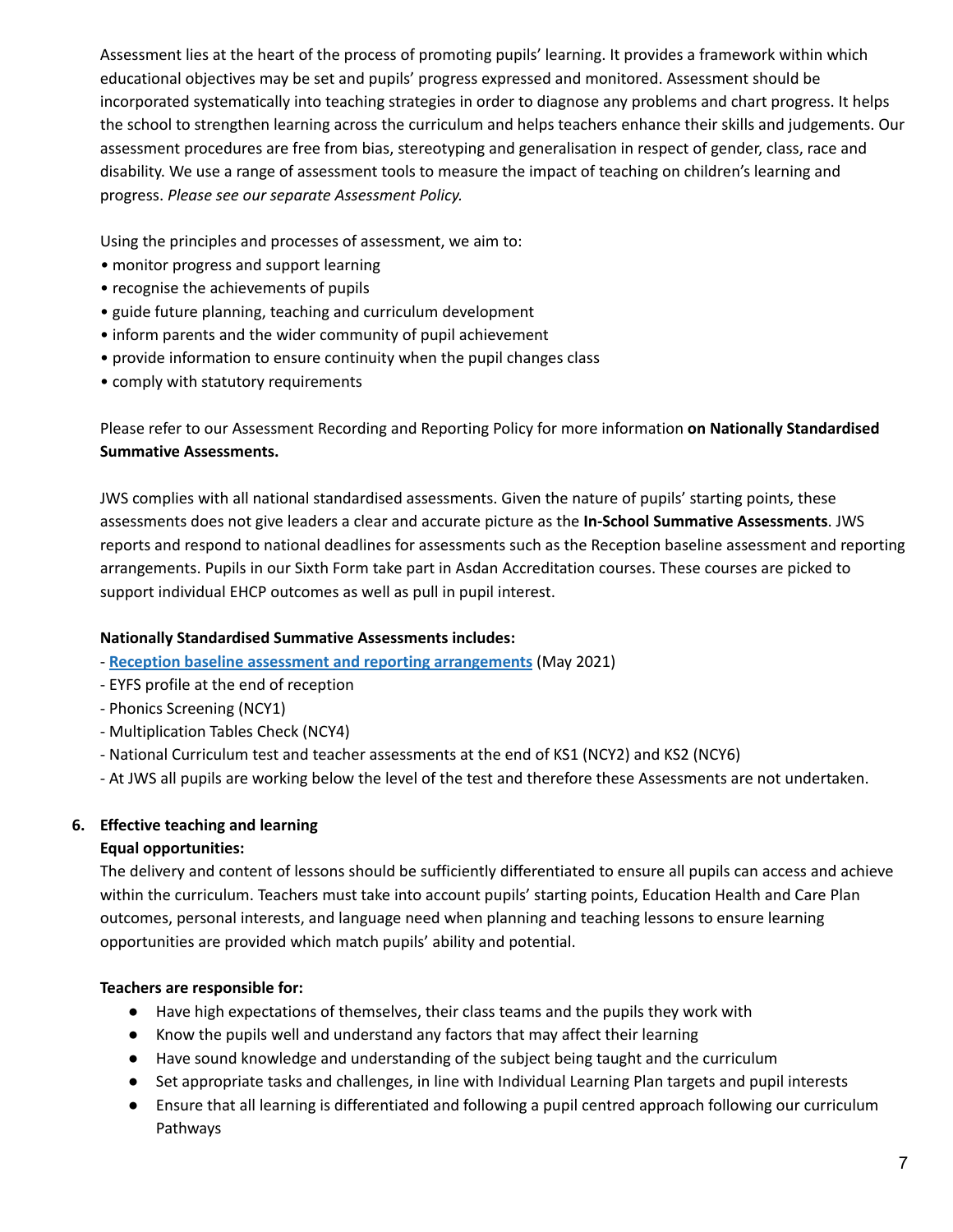- Use assessment (Plan Teach Review Model) to inform their planning and target-setting to meet the needs of individual pupils and groups
- Plan thoroughly, carefully selecting from resources and material
- Use a range of teaching approaches and resources
- Use appropriate communication strategies to meet individual need
- Create a stimulating environment and convey a sense of enthusiasm for learning
- Utilise effective assessment strategies to check pupil understanding and adapt strategies to maximise pupil learning
- Value pupils' contributions and feedback constructively to pupils and celebrate their achievements
- Manage the classroom in a manner that promotes positive behaviour and a safe and healthy environment
- Support pupils to develop appropriate behaviours for learning
- Demonstrate a willingness to implement change, as appropriate
- Work productively with colleagues, parents and other agencies
- Work in line with equal opportunities policies and ensure the entitlement of all pupils

# **Higher Level Teaching Assistants and Teaching Assistants are responsible for:**

- ensuring clarity of intentions with precise and clear lesson objectives
- individual learning outcomes for pupils
- ensuring that expectations are made clear to pupils
- identifying the most appropriate and effective activities in response to planned learning objectives
- providing differentiated resources that take into consideration the needs of individual pupils
- providing activities that extend pupil learning and promote independence
- maintaining pace throughout lessons and ensuring that the majority of time with pupils is spent teaching
- encouraging pupils to develop and practice new learning in order to achieve their learning objective
- planning effective use of their class team

# **At JWS we believe that pupils learn best when:**

- they feel safe
- they feel free to have a go and make mistakes
- they have a good relationship with staff who treat them with respect
- they have appropriate resources, equipment and activities to meet their needs
- they are interested, happy, enthusiastic and motivated
- the pedagogy is tailored to their learning needs
- the curriculum is relevant, challenging and achievable
- they know what is expected of them
- they show interest in how well they are doing and how they can improve
- individual learning outcomes are clear
- they feel secure, and encouraged and their success is celebrated through precision feedback

# In order to enable pupils to achieve their full potential, the learning experiences offered should provide the **opportunity for them to:**

- engage with adult led activities
- gain perseverance
- communicate in a variety of ways and have their own voice
- work with and alongside other people
- become increasingly independent, self-motivated learners
- receive feedback on how they are doing and how they can improve
- build upon their own successes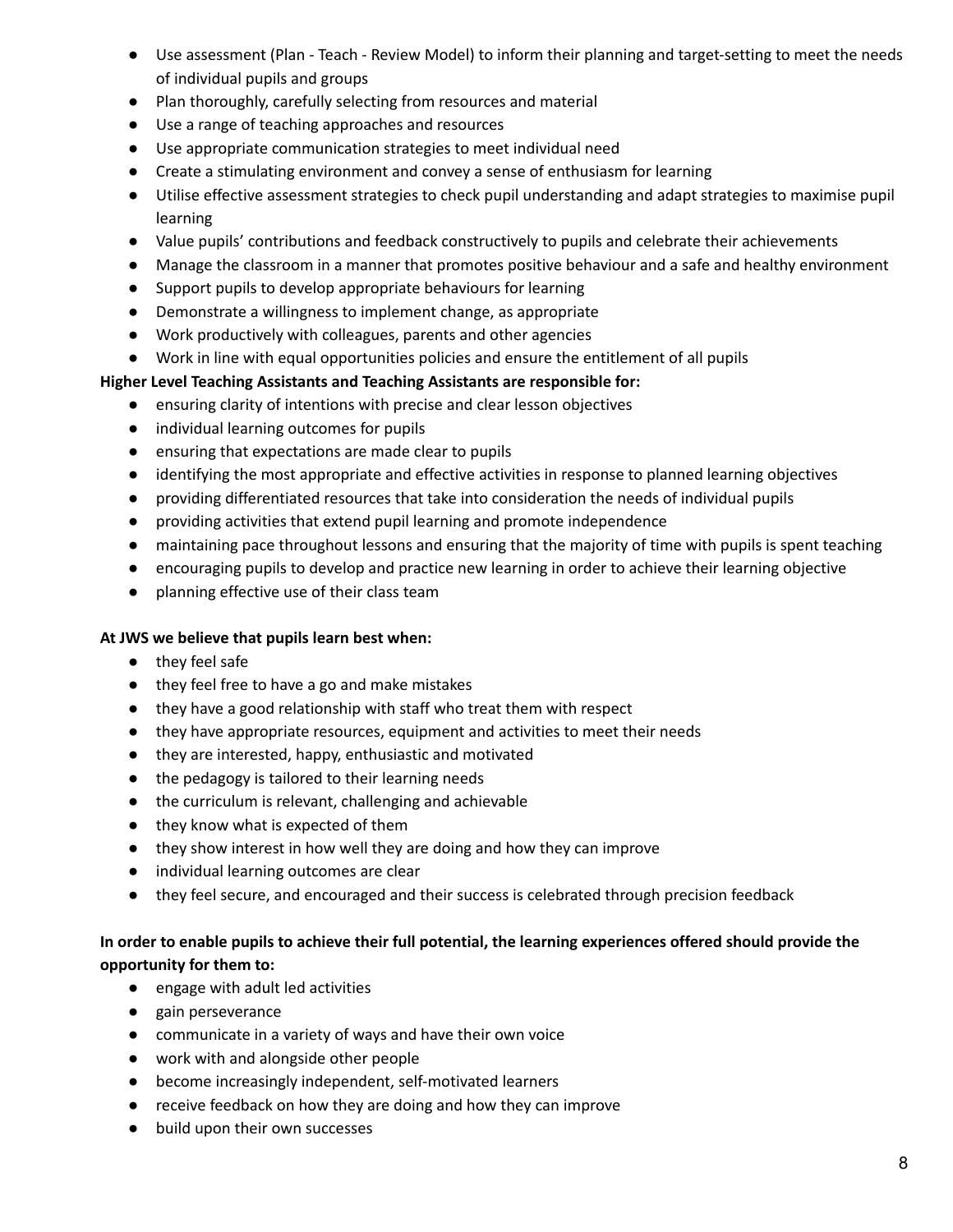- acquire essential skills for life and practice them in a variety of situations
- become engaged, apply themselves and concentrate
- use technology as an aid to learning
- value themselves and others as learners
- learn from the community and environment beyond school

# **7. Techniques to support effective learning**

## **Music is used for a variety of purposes:**

- To influence mood and atmosphere e.g. to energise or relax a class or to create a calm start or end to the day

- To demarcate time on a task e.g. using a timed piece of music for tidy up time, changing for PE

- To carry content e.g. through learning songs which carry subject content; as evidence shows that learning with music enhances the ability to store and retrieve related information

**Mindfulness moments** can be used before, during or after formal learning as a means to ensure pupils are ready and actively engaged in their learning.

**Sensory strategies** are used skillfully throughout the school to support individual learning, enhance attention, support anxiety and support an holistic approach to support learning.

## **Trips and visitors**

We are fortunate to be located within easy reach of a variety of interesting and educational places and access to the local village amenities which we use to enhance the curriculum and stimulate learning.

JWS offers a range of experiences being provided across the year including Music for Autism, Pets as Therapy, Integrated clubs with mainstream peers and Lord Taverners' Cricket. We also arrange experiences such as petting zoos and forest school experiences.

# **8. Monitoring teaching and learning**

Teaching is monitored through observation, shared practice and documented evidence. Regular learning walks and appraisals are carried out by leaders, and governors (post covid). Books are scrutinised and examples of good practice are shared. Whole school and county moderation takes place to ensure that students' work is in line with our John Watson School Curriculum and Individual Learning Plan (ILP) / Education, Health and Care Plan (EHCP) outcomes. PDMs and Inset days are used to ensure that systems become embedded and accessible to all.

The headteacher is responsible for setting expectations, the quality of day to day teaching, and the school's teaching and learning practises, ensuring everybody follows school policies. Senior leaders give feedback to teaching staff and discuss strategies to enhance pupils' learning and engagement in lessons. Leaders have set out the intent for teaching and learning in our curriculum and linked documents in line with the school values as stated above. These are reviewed at least annually with strategic priorities set out in a school improvement plan (ScIP) shared widely within the school community. The ScIP is displayed in each classroom and reviewed and revised during Professional Development Meetings (PDM). Leaders and governors check that the curriculum is implemented through regular learning walks (subject to any health and safety considerations).

# **9. Working with others**

# **Parents/Carers**

Parents/carers are the pupil's first and most enduring educators. When parents/carers and practitioners work together in school, the results have a positive impact on the pupil's development and progress. A successful partnership needs to be a two-way flow of information, knowledge and expertise. We aim to develop this by using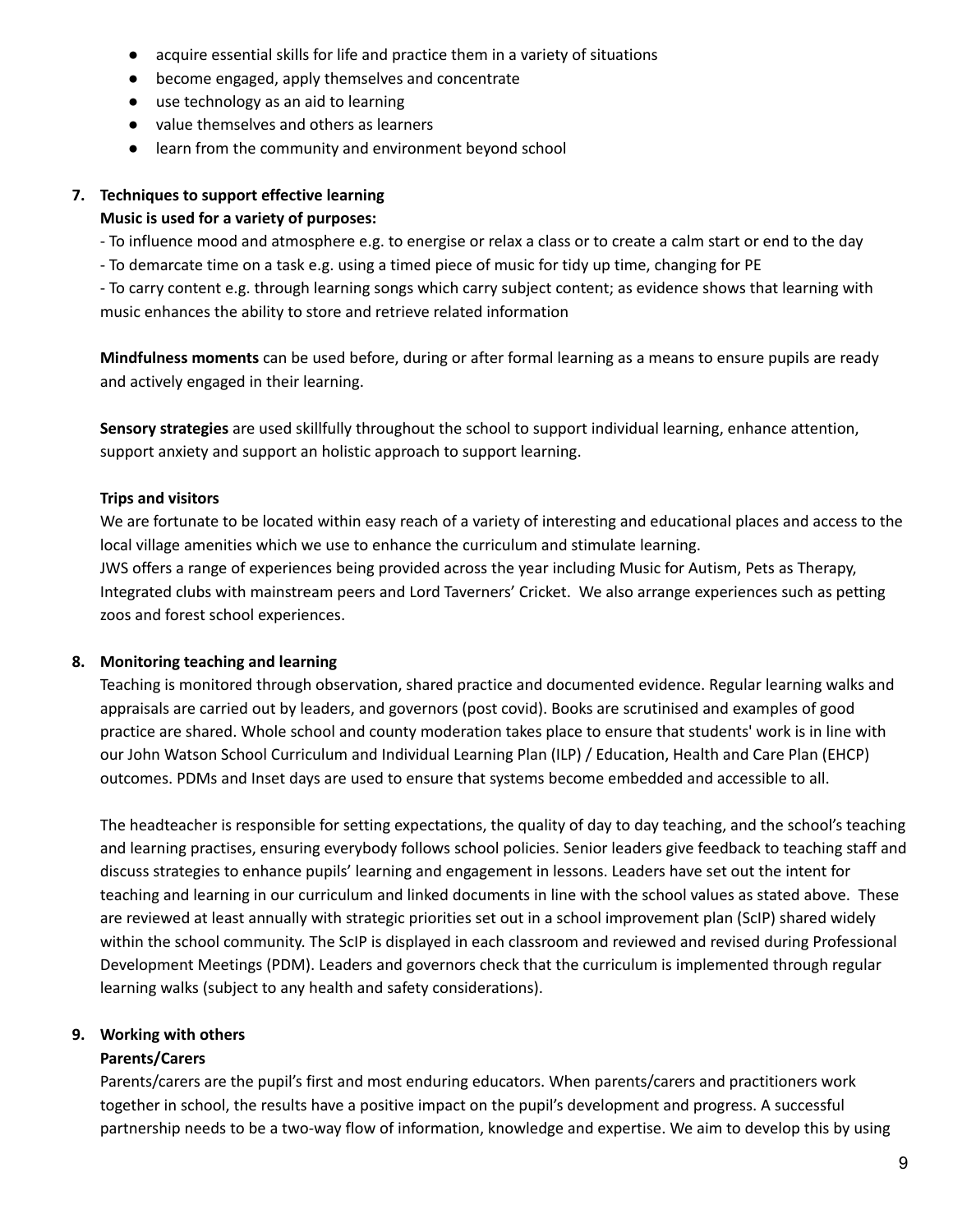daily Google Classroom logs, termly phone calls and the use of home learning [documentation](https://docs.google.com/document/d/1GqE6F5nLZk0cndYwfBM5RsLEPmmRJqdSF9rlxycG8T4/edit)/Parental Overviews in line with Key Stage planning. Discussing learning, communication and behaviour strategies with parents and carers can help to reach consistency both at home and at school so they can be more effective for the children. Leaders often commission parental questionnaires to collect parental views in order to inform and improve school practises. This information is shared with governors and the school community.

#### **Governors**

Our governors monitor how effective teaching and learning strategies are in terms of raising pupil attainment and through the school self-review processes. They are kept informed by visiting the school, as well as attending meetings and reading reports by the Head teacher and other key staff.

## **Pupil voice**

We encourage and respect Pupil Voice. We have a School Council which meets regularly and makes recommendations and undertakes work to improve our school. All classes use Circle Time to make sure children have opportunities to raise concerns and voice opinions. Pupils' opinions are regularly sought through questionnaires and discussions.

## **Specialist support**

Additional support is provided to identified pupils so all children can access the curriculum and fulfil their potential. Support may be given to assist pupils with bespoke interventions and or therapies (Physiotherapy / Occupational Therapy / Speech and Language Therapy).

## **Teaching assistants**

Teachers are responsible for the effective direction and deployment of TAs to support learning. Teachers hold regular planning and feedback meetings with TAs and are responsible for ensuring learning outcomes and activities are clear.

# **10. Extended provision**

# **Home learning and homework**

Home learning and homework is sent home at the beginning of each term, however, as with remote learning, no pressure is placed on parents/carers to ensure work is completed as staff understand the multiple pressures on families. Supportive "keep in touch" phone calls, or emails are offered to parents.

#### **Remote learning**

Remote learning is provided for all pupils who have to stay at home/isolate but are well enough to engage in work. Should a pupil have to isolate or spend a large period of time out of school for medical reasons then we provide accessible home learning documentation appropriate to their curriculum pathway, covering all areas of learning and SLICE. Parents do not have to do this if it causes unnecessary disruption or distress.

#### **Policies linked to this document:**

- JWS curriculum and [assessment](https://docs.google.com/document/d/1GrIbFQXVowrrNKYe-xmdG-qVMeGvunl6eRyTNdxB_w4/edit?usp=sharing) document
- Anti-bullying, harassment & [discrimination](https://docs.google.com/document/d/1XrYZUlUmBr5Ct2QG5ZKHYH7Kfdv-LR7QB-g33-rvq1c/edit) policy (formally Dignity at work)
- [Assessment](https://docs.google.com/document/d/1b-6j5bfn9EQk1hadY0Zchk9VveagRcs87LWxqQYYMbs/edit?usp=sharing) policy
- EYFS Policy JWS [January](https://docs.google.com/document/d/1EH-Ktjrv5QhrxxNEoIJlgtuOdh5ghq3SANmToSCfMhI/edit) 2022
- JWS [Children](https://docs.google.com/document/d/1wJ4ZH1s_wypaVY6hxApdVhAkdpSbKycWJuLcko_fxmE/edit) with Health Needs Who Cannot Attend School Jan 2022